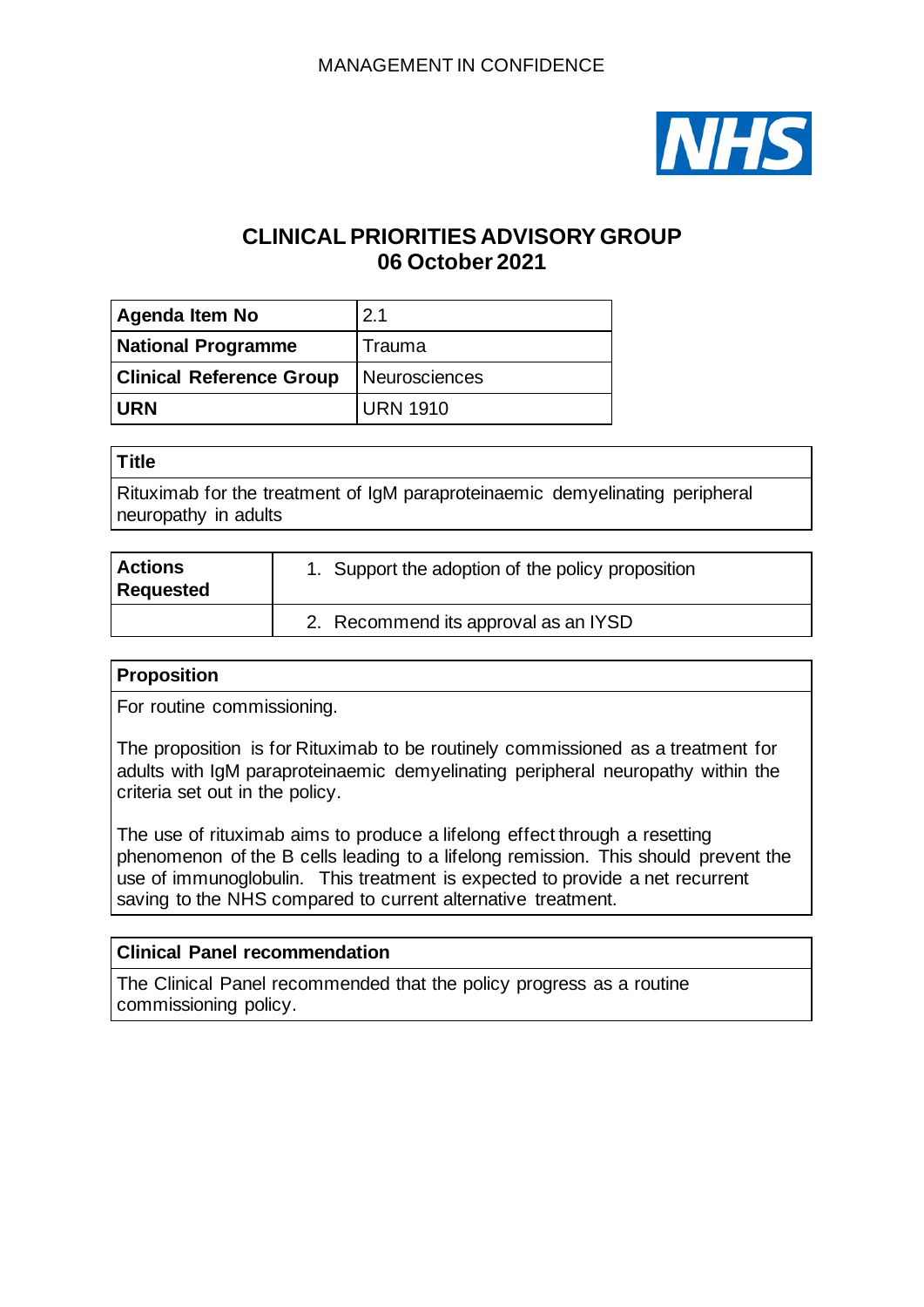|    | The committee is asked to receive the following assurance:                                                                                                                                                                                                                    |
|----|-------------------------------------------------------------------------------------------------------------------------------------------------------------------------------------------------------------------------------------------------------------------------------|
| 1. | The Head of Clinical Effectiveness confirms the proposition has completed the<br>appropriate sequence of governance steps and includes an: Evidence<br>Review; Clinical Panel Report.                                                                                         |
| 2. | The Head of Acute Programmes confirms the proposition is supported by an:<br>Impact Assessment; Engagement Report; Equality and Health Inequalities<br>Impact Assessment; Clinical Policy Proposition. The relevant National<br>Programme of Care has approved these reports. |
| 3. | The Director of Finance (Specialised Commissioning) confirms that the impact<br>assessment has reasonably estimated a) the incremental cost and b) the<br>budget impact of the proposal.                                                                                      |
| 4. | The Clinical Programmes Director (Specialised Commissioning) confirms that<br>the service and operational impacts have been completed.                                                                                                                                        |
|    |                                                                                                                                                                                                                                                                               |

|                  | The following documents are included (others available on request): |  |
|------------------|---------------------------------------------------------------------|--|
| $\overline{1}$ . | <b>Clinical Policy Proposition</b>                                  |  |
| 2.               | <b>Engagement Report</b>                                            |  |
| 3.               | <b>Evidence Summary</b>                                             |  |
| 4.               | <b>Clinical Panel Report</b>                                        |  |
| 5.               | Equality and Health Inequalities Impact Assessment                  |  |

**In patients with IgM paraproteinaemic demyelinating peripheral neuropathy, with MGUS, LPL, WM or low-grade Non-Hodgkin lymphoma, what is the clinical effectiveness and safety of rituximab versus conservative management, medical interventions or placebo?**

| <b>Outcome</b>                                       | <b>Evidence statement</b>                                                                                                                                                                                                                               |
|------------------------------------------------------|---------------------------------------------------------------------------------------------------------------------------------------------------------------------------------------------------------------------------------------------------------|
| <b>Clinical effectiveness</b>                        |                                                                                                                                                                                                                                                         |
|                                                      |                                                                                                                                                                                                                                                         |
| <b>Critical outcomes</b>                             |                                                                                                                                                                                                                                                         |
| <b>Disability</b>                                    | Disability is a critical outcome as the symptoms and signs of<br>peripheral neuropathy result in patient disability which impacts                                                                                                                       |
| <b>Certainty of</b><br>evidence:<br>Moderate to High | of mobility, activities of daily living, independence and<br>wellbeing.                                                                                                                                                                                 |
|                                                      | 1 systematic review with meta-analysis of two RCTs reported<br>disability, as measured by INCAT score, for rituximab<br>compared to placebo in patients with IgM PDPN (Lunn and<br>Nobile-Orazio 2016):                                                 |
|                                                      | The number of participants with improved INCAT<br>score at 8-12 months was statistically significantly<br>greater with rituximab (12/33) compared to placebo<br>$(4/40)$ (RR 3.51, 95%Cl 1.30 to 9.45, $I^2 = 0\%$ ,<br>p=0.013, 73 participants). HIGH |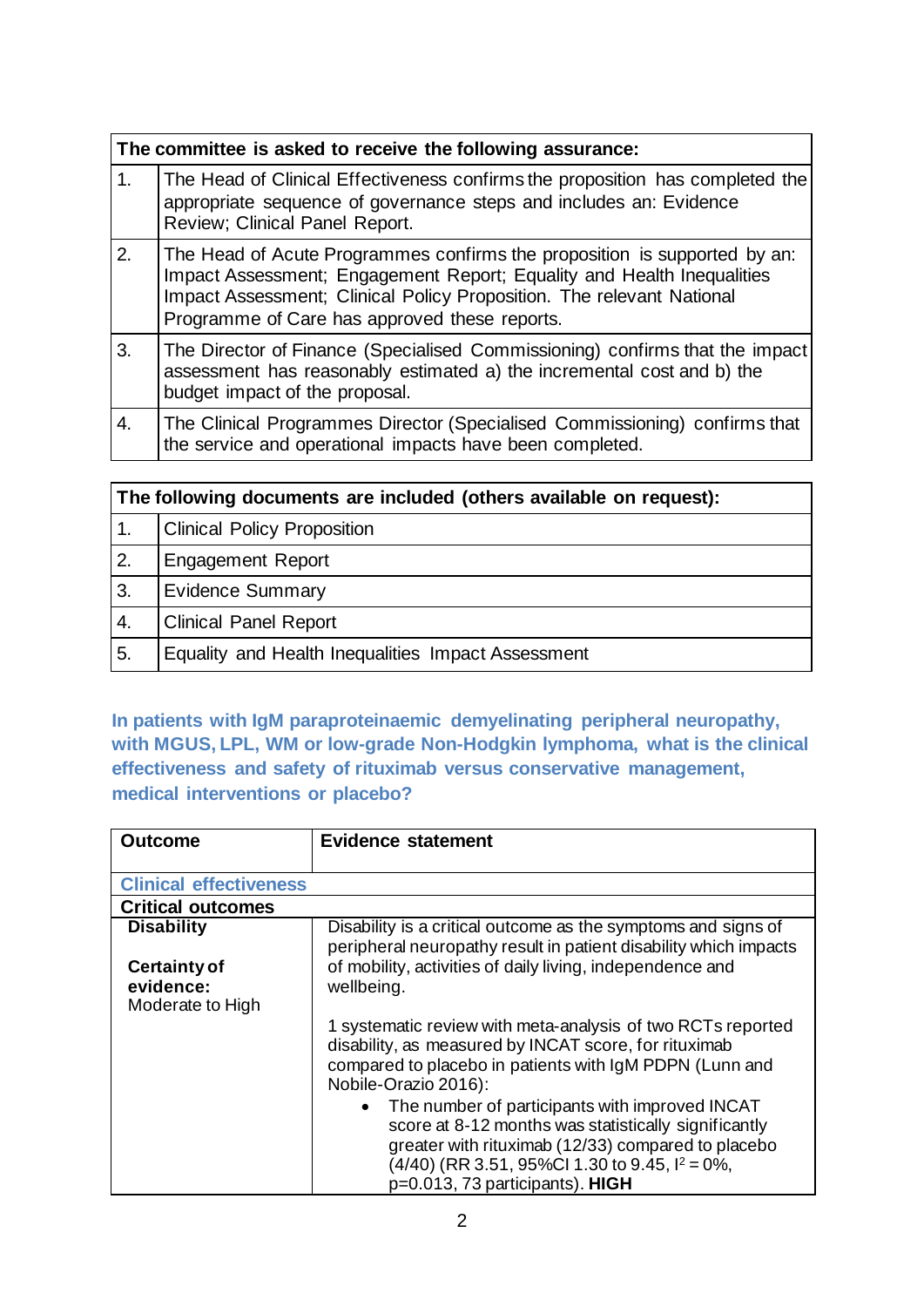|                                                          | Mean improvement in INCAT score at 8-12 months<br>$\bullet$<br>was statistically significantly greater with rituximab<br>compared to placebo (MD-0.45, 95%Cl-0.85 to -<br>0.05, <sup>12</sup> = 0%; p=0.029, 73 participants). HIGH<br>There was no significant difference in the mean<br>$\bullet$<br>improvement in INCAT scores at 8-9 months (MD -<br>0.33, 95%Cl -0.73 to 0.07, $I^2 = 0$ %, p=0.11, 70<br>participants). MODERATE<br>This study provides high certainty evidence that, in<br>patients with IgM PDPN, at 8 to 12 months, rituximab<br>improves disability, as measured by improvements in<br>INCAT score, compared to placebo. However, there was<br>no difference in mean improvement when assessed at a<br>follow up range of 8-9 months (moderate certainly).                                                                                                                                                                                                                                         |
|----------------------------------------------------------|-------------------------------------------------------------------------------------------------------------------------------------------------------------------------------------------------------------------------------------------------------------------------------------------------------------------------------------------------------------------------------------------------------------------------------------------------------------------------------------------------------------------------------------------------------------------------------------------------------------------------------------------------------------------------------------------------------------------------------------------------------------------------------------------------------------------------------------------------------------------------------------------------------------------------------------------------------------------------------------------------------------------------------|
| Global<br>impression of<br>change<br><b>Certainty of</b> | Global impression of change is relevant to patients because<br>the major disability of ataxic unsteadiness and tremor are<br>poorly 'measured' in scores. This is a critical outcome/<br>treatment effect as a holistic measure of treatment,<br>subjectively assessed by the patient and clinician that will not                                                                                                                                                                                                                                                                                                                                                                                                                                                                                                                                                                                                                                                                                                             |
| evidence: Moderate                                       | be captured by individual measures.<br>1 systematic review with meta-analysis of two RCTs reported<br>global impression of change for rituximab compared to<br>placebo in patients with IgM PDPN (Lunn and Nobile-Orazio<br>$2016$ :<br>At 8-12 months rituximab (27/32) statistically<br>significantly improved participant's subjective<br>impression of their condition as "stable or improved"<br>compared to placebo (17/38) (RR 1.86, 95%Cl 1.27 to<br>2.71, $I^2 = 0\%$ , p=0.0014, 70 participants). MODERATE<br>At 8-12 months rituximab (12/32) statistically<br>$\bullet$<br>significantly improved participant's subjective<br>impression of their condition as "improved" compared<br>to placebo (1/38) (RR 9.67, 95%Cl 1.84 to 50.85, $I^2 =$<br>0%, p=0.0074, 70 participants). MODERATE<br>This study provides moderate certainty evidence that, in<br>patients with IgM PDPN, rituximab improves patient's<br>subjective impression of change compared to placebo at<br>a follow-up range of 8 to 12 months. |
| Haematological<br>response<br><b>Certainty of</b>        | Haematological response is important to patients because<br>these are direct, quantifiable measures of anti-CD20<br>treatment response and occur prior to clinically detectable<br>change. Sustained reduction in pathological antibodies results                                                                                                                                                                                                                                                                                                                                                                                                                                                                                                                                                                                                                                                                                                                                                                             |
| evidence:<br>Moderate                                    | in improved outcomes.<br>1 systematic review with meta-analysis of two RCTs reported<br>haematological response for rituximab compared to placebo<br>in patients with IgM PDPN (Lunn and Nobile-Orazio 2016).<br>Haematological response as measured by change in serum<br>IgM level was reported by one of the RCTs included in the                                                                                                                                                                                                                                                                                                                                                                                                                                                                                                                                                                                                                                                                                          |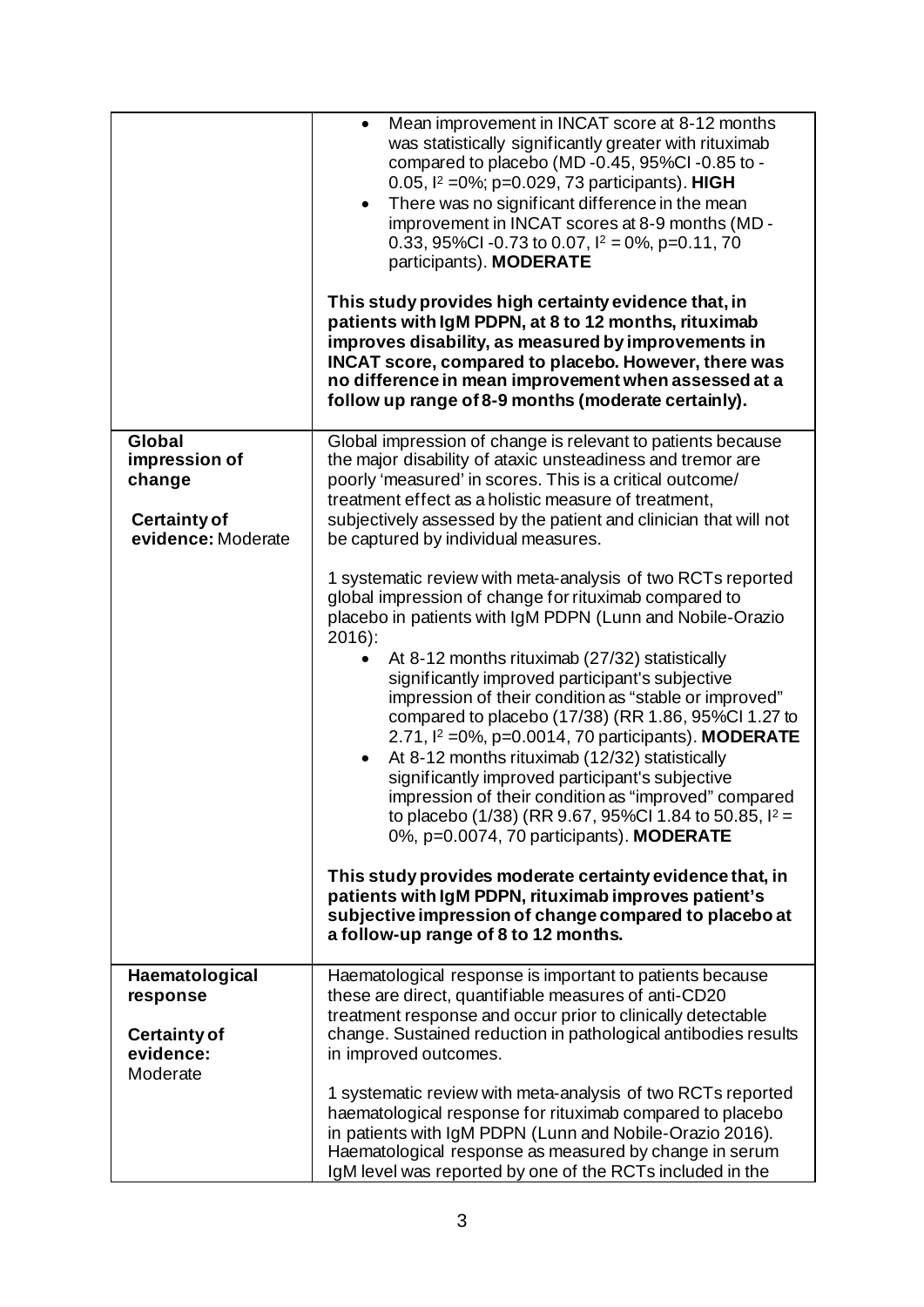|                                                                              | systematic review. Haematological response as measured by<br>IgM anti-MAG titre was reported as meta-analysis of two<br>RCT <sub>s</sub> :<br>Eight months after treatment, there was a statistically<br>$\bullet$<br>significant decrease in the level of serum IgM after<br>rituximab compared to placebo (mean [SD] -254.4<br>[55] vs. 32.3 [55] MD -286mg/dL, 95%Cl -329 to -244,<br>26 participants, p value not reported). MODERATE<br>At 8-12 months, there was a significant decrease in<br>$\bullet$<br>the titre of IgM anti-MAG activity (MD-17.79 units/mL,<br>95%Cl-33.33 to -2.25, $1^2$ = 0%, p=0.025, 71<br>participants). MODERATE<br>This study provides moderate certainly evidence that, in<br>patients with IgM PDPN, rituximab significantly improved<br>haematological response compared with placebo, as<br>measured by IgM serum level at eight months and IgM |
|------------------------------------------------------------------------------|-----------------------------------------------------------------------------------------------------------------------------------------------------------------------------------------------------------------------------------------------------------------------------------------------------------------------------------------------------------------------------------------------------------------------------------------------------------------------------------------------------------------------------------------------------------------------------------------------------------------------------------------------------------------------------------------------------------------------------------------------------------------------------------------------------------------------------------------------------------------------------------------|
|                                                                              | anti-MAG titre at 8-12 months.                                                                                                                                                                                                                                                                                                                                                                                                                                                                                                                                                                                                                                                                                                                                                                                                                                                          |
| <b>Important outcomes</b>                                                    |                                                                                                                                                                                                                                                                                                                                                                                                                                                                                                                                                                                                                                                                                                                                                                                                                                                                                         |
| <b>Sensory</b><br>impairment                                                 | Sensory impairment is an important outcome for patients as<br>improvement to sensory impairment can improve<br>independence and function                                                                                                                                                                                                                                                                                                                                                                                                                                                                                                                                                                                                                                                                                                                                                |
| <b>Certainty of</b><br>evidence: Low                                         | 1 systematic review reported sensory impairment, as<br>measured by changes in NIS, for rituximab compared to<br>placebo in patients with IgM PDPN from 1 RCT (Lunn and<br>Nobile-Orazio 2016):<br>There was no significant difference in NIS score at 12<br>months for rituximab (mean [SD] 1.1 [6] compared to<br>placebo (mean [SD] 1.8 [5.1] (MD -0.70, 95%Cl -4.03 to<br>2.63, 45 participants, p value not reported). LOW<br>This study provides low certainty evidence that, in<br>patients with IgM PDPN, rituximab does not significantly<br>improve sensory impairment, as assessed by NIS score,<br>compared to placebo at 12 months.                                                                                                                                                                                                                                         |
| 10 metre walk<br>test<br><b>Certainty of</b><br>evidence: Low to<br>Moderate | The 10 metre walk test is relevant to patients because it is an<br>important outcome which crosses between impairment and<br>disability. Imbalance, sensory dysfunction and weakness all<br>contribute to altered walking times which improve after<br>treatment.                                                                                                                                                                                                                                                                                                                                                                                                                                                                                                                                                                                                                       |
|                                                                              | 1 systematic review with meta-analysis of two RCTs reported<br>10 metre walk test for rituximab compared to placebo in<br>patients with IgM PDPN (Lunn and Nobile-Orazio 2016).<br>Improvement in 10 metre walk time was reported as meta-<br>analysis of two RCTs. Number of participants who improved<br>in 10 metre walk time was reported by one of the RCTs<br>included in the systematic review:<br>There was no statistically significant difference in<br>improvement in time to walk 10 metres for rituximab<br>compared to placebo at 8-12 months (MD-0.35<br>seconds, 95%Cl -1.89 to 1.19, $I^2 = 0\%$ , p=0.66, 68                                                                                                                                                                                                                                                          |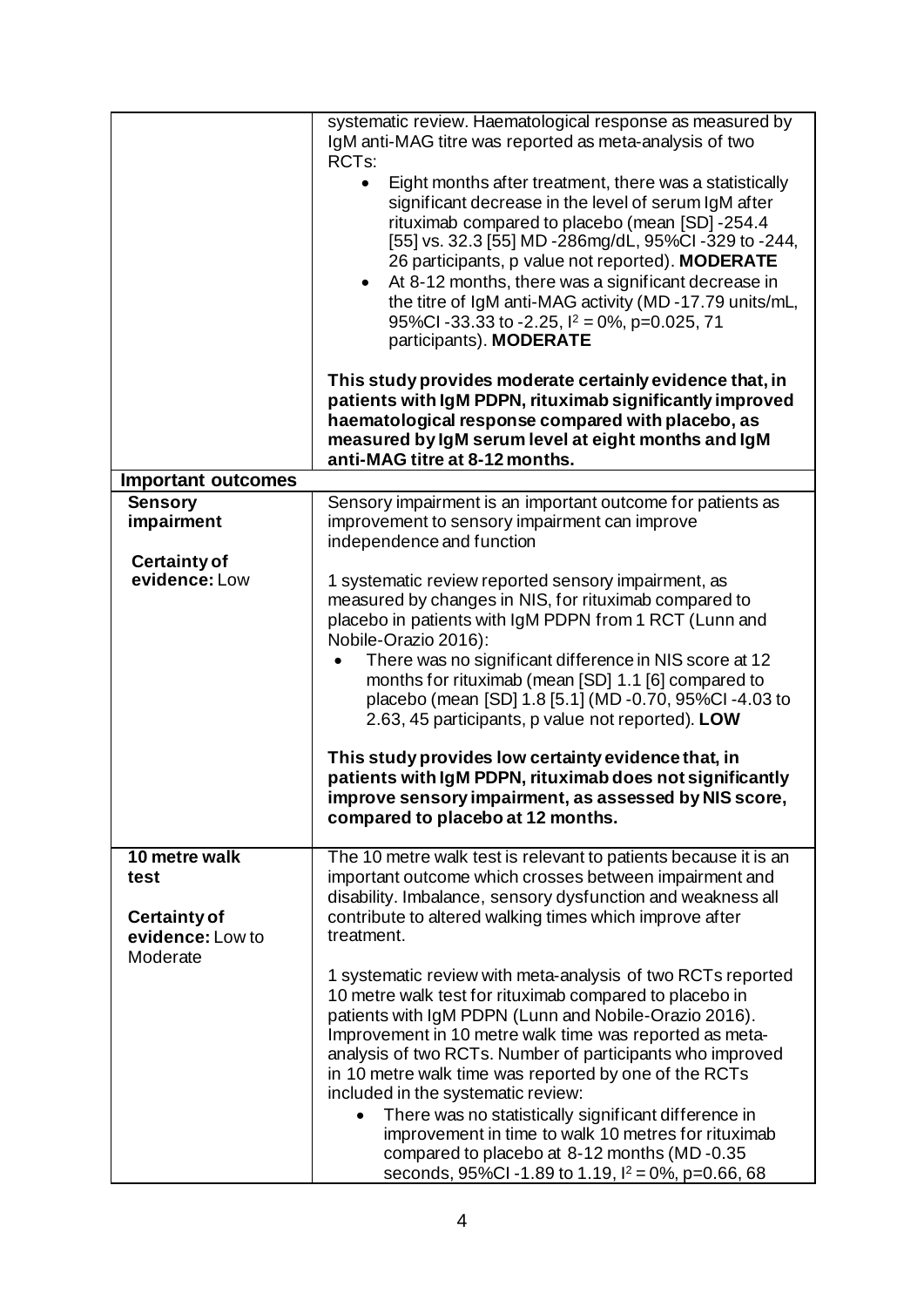|                                                                                | participants). MODERATE<br>There was no statistically significant difference in the<br>number of participants who improved in 10 metre walk<br>at six months (rituximab 9/13 vs. placebo 5/13 RR<br>1.80, 95%CI 0.83 to 3.92, 26 participants). No p value<br>was reported. LOW<br>This study provides moderate certainty evidence that, in<br>patients with IgM PDPN, rituximab does not significantly<br>improve 10 metre walk time compared to placebo. It also<br>provides low certainty evidence that, compared to<br>placebo, rituximab does not significantly affect the<br>number of patients with an improved 10m walk time.                                                                                                                                                                                                                                                                                                                                                                                                                                                                                                                                                                                                                                                                                                                                                                   |
|--------------------------------------------------------------------------------|---------------------------------------------------------------------------------------------------------------------------------------------------------------------------------------------------------------------------------------------------------------------------------------------------------------------------------------------------------------------------------------------------------------------------------------------------------------------------------------------------------------------------------------------------------------------------------------------------------------------------------------------------------------------------------------------------------------------------------------------------------------------------------------------------------------------------------------------------------------------------------------------------------------------------------------------------------------------------------------------------------------------------------------------------------------------------------------------------------------------------------------------------------------------------------------------------------------------------------------------------------------------------------------------------------------------------------------------------------------------------------------------------------|
| <b>Quality of life</b><br><b>Certainty of</b><br>evidence:<br>Moderate to High | Quality of life is an important outcome in these patients as<br>neuropathy impacts on patient's function and activities of daily<br>living. Improvement in quality of life, especially physical<br>functioning, is a marker of successful treatment.<br>1 systematic review reported quality of life, as measured by<br>mean changes in the physical and mental health subscores of<br>the SF-36, for rituximab compared to placebo in patients with<br>IgM PDPN from 1 RCT (Lunn and Nobile-Orazio 2016):<br>There was a statistically significant improvement in SF-<br>36 physical subscores (mean [SD] rituximab 11.6 [19.6]<br>vs. placebo - 3.9 [9.8], MD 15.50, 95%Cl 5.24 to 25.76,<br>37 participants) for rituximab compared to placebo at<br>12 months. No p value was reported. HIGH<br>There was no statistically significant difference in SF-36<br>$\bullet$<br>mental health subscores between rituximab and<br>placebo at 12 months (mean [SD] rituximab 4.5 [9.9] vs.<br>placebo - 2.1 [12.8], MD 6.60, 95%Cl 0.35 to 13.55, 41<br>participants). No p value was reported. MODERATE<br>This study provides high certainly evidence that, in<br>patients with IgM PDPN, rituximab significantly improved<br>quality of life on the physical subscale compared with<br>placebo at 12 months. There was no significant difference<br>in the mental health subscale (moderate certainly). |
| <b>Motor</b><br>impairment                                                     | Motor impairment occurs late in PDPN probably representing<br>failure to treat early or effectively enough. It contributes                                                                                                                                                                                                                                                                                                                                                                                                                                                                                                                                                                                                                                                                                                                                                                                                                                                                                                                                                                                                                                                                                                                                                                                                                                                                              |
| <b>Certainty of</b><br>evidence: Low to                                        | greatly to imbalance but is less likely to show a therapeutic<br>effect. It is an important indicator of permanent impairment.                                                                                                                                                                                                                                                                                                                                                                                                                                                                                                                                                                                                                                                                                                                                                                                                                                                                                                                                                                                                                                                                                                                                                                                                                                                                          |
| Moderate                                                                       | The two RCTs included in the systematic review (Lunn and<br>Nobile-Orazio 2016) reported motor impairment, as<br>measured by MRC score. As this outcome was not reported<br>in the systematic review the data were taken from the<br>individual RCT papers:<br>One RCT (Léger et al 2013) provided evidence for the<br>mean change in MRC score at 12 months. The study<br>reported no significant difference in the median change in                                                                                                                                                                                                                                                                                                                                                                                                                                                                                                                                                                                                                                                                                                                                                                                                                                                                                                                                                                   |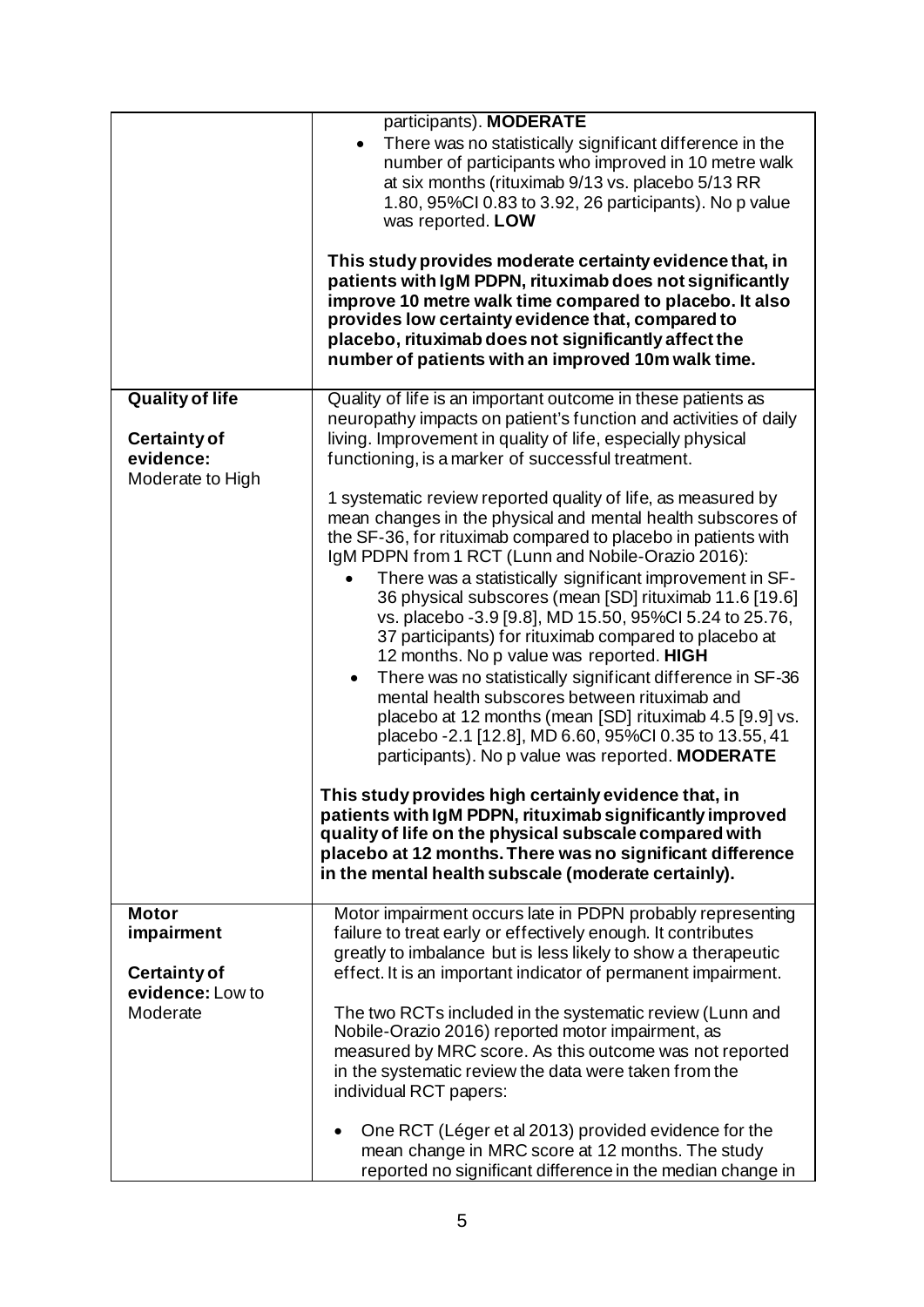|                                                                  | MRC score at 12 months between rituximab 0.0 (95%CI -<br>3 to 0.0) and placebo 0.0 (95%Cl-1.5 to 1.5) p=0.17.<br><b>MODERATE</b><br>The second RCT (Dalakas et al 2009) also reported no<br>significant changes in the MRC score, but no measure of<br>statistical significance was recorded. LOW<br>This study provides moderate certainty evidence that in<br>patients with IgM PDPN, at 12 months, rituximab does<br>not significantly improve MRC scores compared to<br>placebo.                                                                                                                                                                                                                                                                                             |
|------------------------------------------------------------------|----------------------------------------------------------------------------------------------------------------------------------------------------------------------------------------------------------------------------------------------------------------------------------------------------------------------------------------------------------------------------------------------------------------------------------------------------------------------------------------------------------------------------------------------------------------------------------------------------------------------------------------------------------------------------------------------------------------------------------------------------------------------------------|
| <b>Safety</b>                                                    |                                                                                                                                                                                                                                                                                                                                                                                                                                                                                                                                                                                                                                                                                                                                                                                  |
| <b>Adverse events</b><br><b>Certainty of</b><br>evidence: Low to | Adverse events are relevant to patients because they may<br>reduce quality of life and require additional treatments.<br>Serious adverse events may negate the expected health<br>improvement associated with treatment.                                                                                                                                                                                                                                                                                                                                                                                                                                                                                                                                                         |
| Moderate                                                         |                                                                                                                                                                                                                                                                                                                                                                                                                                                                                                                                                                                                                                                                                                                                                                                  |
|                                                                  | 1 systematic review with meta-analysis of two RCTs reported<br>adverse events for rituximab compared to placebo in patients<br>with IgM PDPN (Lunn and Nobile-Orazio 2016):<br>At 12 months, there was no statistically significant<br>$\bullet$<br>difference in the occurrence of any adverse event<br>between rituximab (26/39) and placebo (23/41) (RR<br>1.18, 95%Cl 0.84 to 1.66, $\frac{12}{12}$ = 0%, p=0.34, 80<br>participants). MODERATE<br>At 12 months, there was no statistically significant<br>$\bullet$<br>difference in the occurrence of severe adverse events<br>between rituximab ( $2/39$ ) and placebo ( $0/41$ ) (RR 3.11,<br>95%Cl 0.34 to 28.54, $1^2$ =0%, p=0.32, 80 participants).<br>LOW<br>This study provided low to moderate certainty evidence |
|                                                                  |                                                                                                                                                                                                                                                                                                                                                                                                                                                                                                                                                                                                                                                                                                                                                                                  |
|                                                                  | that in patients with IgM PDPN, rituximab does not                                                                                                                                                                                                                                                                                                                                                                                                                                                                                                                                                                                                                                                                                                                               |
|                                                                  | significantly worsen adverse effects compared with                                                                                                                                                                                                                                                                                                                                                                                                                                                                                                                                                                                                                                                                                                                               |
|                                                                  | placebo.                                                                                                                                                                                                                                                                                                                                                                                                                                                                                                                                                                                                                                                                                                                                                                         |
|                                                                  | <b>Abbreviations:</b> Anti-MAG - anti-myelin-associated glycoprotein; CI - confidence interval; $I^2$ -                                                                                                                                                                                                                                                                                                                                                                                                                                                                                                                                                                                                                                                                          |
|                                                                  | Study heterogeneity (a statistic that indicates the percentage of variance in a meta-analysis that is<br>attributable to study heterogeneity); IgM - immunoglobulin M; INCAT – inflammatory Neuropathy<br>Cause and Treatment; IQR - inter-quartile range; ISS - INCAT sensory score; LPL -<br>lymphoplasmacytic lymphoma; MA - meta-analysis; MAG - myelin-associated glycoprotein; MD -<br>mean difference; MGUS - monoclonal gammopathy of undetermined significance; MRC - Medical<br>Research Council; NIS - Neuropathy Impairment Score; PDPN - paraproteinaemic demyelinating<br>peripheral neuropathy; RCT - randomised controlled trial; RR - risk ratio; SD - standard deviation,<br>SF-36 - Short Form 36 Health Survey; WM - Waldenstrom's macroglobulinemia         |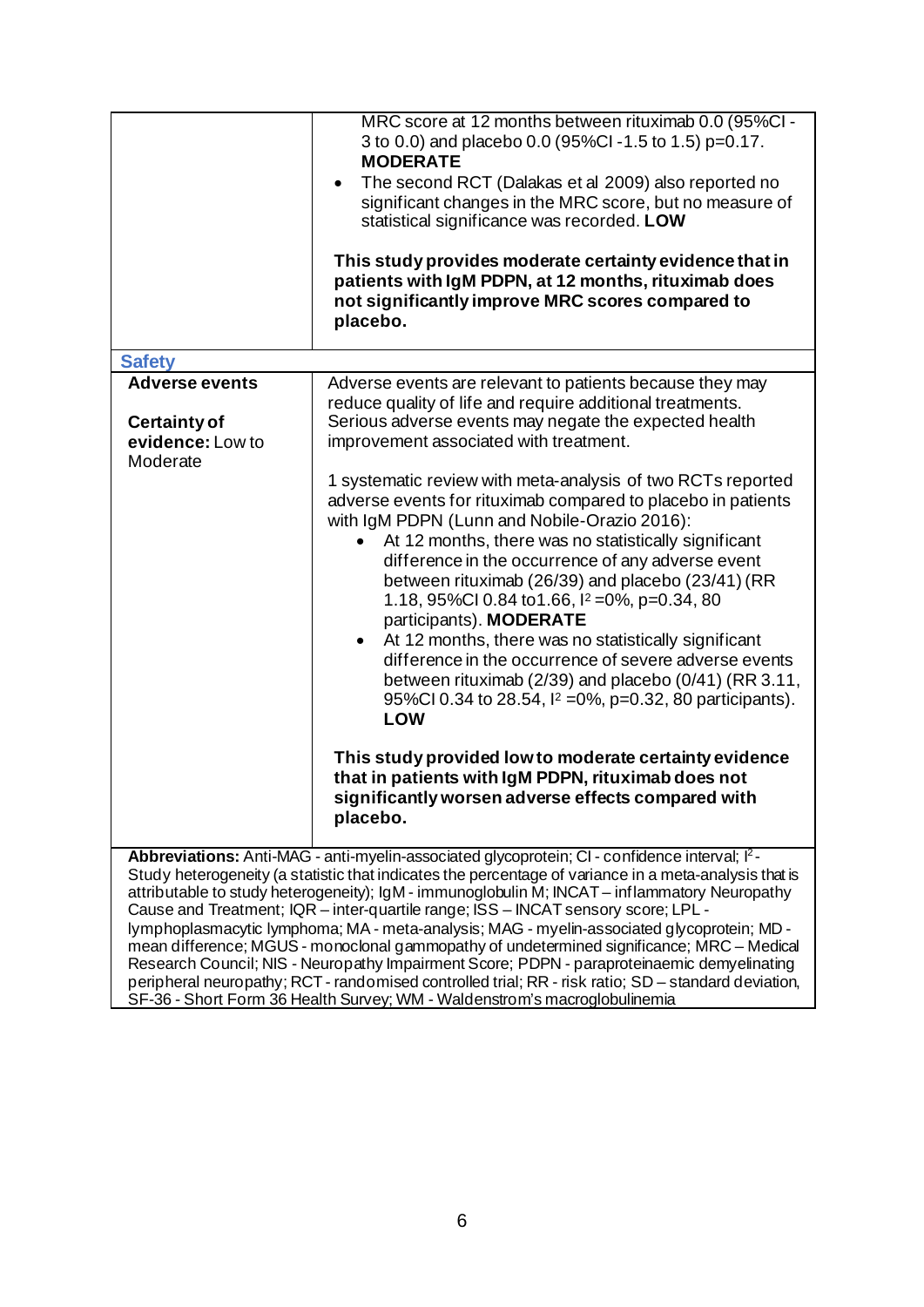**In patients with IgM paraproteinaemic demyelinating peripheral neuropathy with MGUS, LPL, WM or low-grade Non-Hodgkin lymphoma, what is the cost effectiveness of rituximab versus conservative management, medical interventions or placebo?**

| l Outcome                    | <b>Evidence statement</b>                          |
|------------------------------|----------------------------------------------------|
| Cost<br><b>Effectiveness</b> | No evidence was identified for cost effectiveness. |

**From the evidence selected, are there any subgroups of patients with IgM paraproteinaemic demyelinating peripheral neuropathy who would benefit more from treatment with rituximab?**

| <b>Outcome</b>   | <b>Evidence statement</b>                                                                                                |
|------------------|--------------------------------------------------------------------------------------------------------------------------|
| <b>Subgroups</b> | No evidence was identified regarding any subgroups of patients<br>that would benefit more from treatment with rituximab. |

# **Patient Impact Summary**

**The condition has the following impacts on the patient's everyday life:** 

- **mobility:** Patients may have severe difficulty with walking about or are unable to walk about.
- **ability to provide self-care:** Patients may have severe problems in washing or dressing or are unable to wash or dress
- **undertaking usual activities:** Patients may have severe problems in doing their usual activities or are unable to do their daily activities
- **experience of pain/discomfort:** Patients may have pain or discomfort**.**
- **experience of anxiety/depression:** Patients may be anxious or depressed.

**Further details of impact upon patients:** Patients diagnosed with PDPN develop a slowly progressive distal sensorimotor neuropathy with disabling ataxia and a prominent tremor. Sensory loss, imbalance, tremor and eventual loss of distal power and muscle wasting are the source of progressive impairment, disability and decline in quality of life. Simple day-to-day tasks and occupational roles become difficult or even impossible. Approximately 50% of patients have significant difficulty in walking and with balance and may have falls.

**Further details of impact upon carers:** The impact on carers is significant. Carers may have to spend time assisting the patient with mobility aids and with personal care and activities of daily living. Carers may have to make sacrifices in their own lives to assist with the care and managing the patient's financial affairs and this, together with the burden of caring for the patient, may impact on their physical and mental wellbeing.

## **Considerations from review by Rare Disease Advisory Group**

Not applicable.